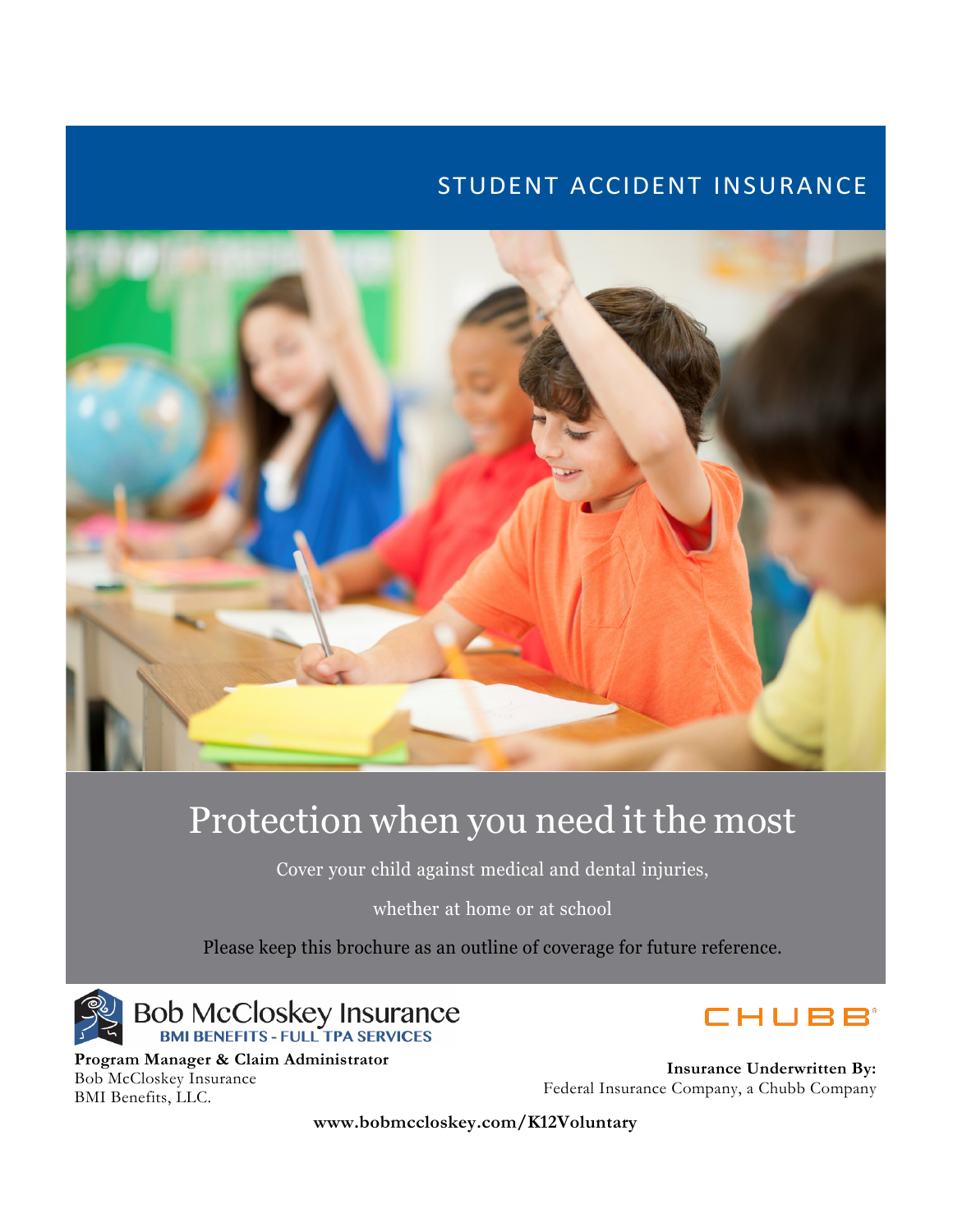## Protection when your child needs it most

Student Accident Insurance is designed to help your family with the financial burdens that may arise from an accident. While in class, on a field trip, or participating in school sponsored sports your child may be exposed to many risks. Our insurance plans give you the opportunity to ensure they are covered if the unexpected occurs.

## **HIGHLIGHTS**

- Accidental Death & Dismemberment coverage if your child is injured in a serious accident.
- Accident Medical Expense benefits help alleviate costs of injuries that may land your child in the hospital.
- School Coverage option allows for coverage while on school premise and while participating in school sponsored activities.
- 24 Hour Coverage option allows for the coverage to expand 24 hours a day, anywhere in the world.
- Sports Coverage for Interscholastic Football protects high risk sports activities.

| Coverage                                                            | Description                                                                                                                                                                                                                                                                                                                                                                                                              |                         |
|---------------------------------------------------------------------|--------------------------------------------------------------------------------------------------------------------------------------------------------------------------------------------------------------------------------------------------------------------------------------------------------------------------------------------------------------------------------------------------------------------------|-------------------------|
| 24-Hour Coverage<br>(Students & Employees)                          | Around the clock/anywhere in the world. Before, during and after school.<br>Weekends, vacations and all summer including summer school. School sponsored<br>and extracurricular sports excluding High School Football.<br>Premium: \$82.00                                                                                                                                                                               |                         |
| 24-Hour Coverage<br>(Summer Only Coverage,<br><b>Students Only)</b> | Summer begins on the first day after the school year ends. Summer ends the first<br>day of the next school year.                                                                                                                                                                                                                                                                                                         | <b>Premium: \$27.00</b> |
| 24-Hour Coverage (High<br><b>School Football)</b>                   | Around the clock/anywhere in the world. Before, during and after school.<br>Weekends, vacations and all summer including summer school. School sponsored<br>and extracurricular sports including High School Football.                                                                                                                                                                                                   | Premium: \$216.00       |
| <b>School Time Coverage</b><br>(Students & Employees)               | During the regular school term, on school premises while school is in session,<br>including direct and uninterrupted travel to and from home and scheduled classes.<br>School sponsored and supervised activities and sports excluding High School<br>Football. Travel to and from school sponsored and supervised activities and<br>sports while in a school furnished or approved vehicle.<br>Premium: \$26.00         |                         |
| <b>School Time Coverage</b><br>(High School Football)               | During the regular school term, on school premises while school is in session,<br>including direct and uninterrupted travel to and from home and scheduled classes.<br>School sponsored and supervised activities and sports including High School<br>Football. Travel to and from school sponsored and supervised activities and<br>sports while in a school furnished or approved vehicle.<br><b>Premium: \$160.00</b> |                         |
| <b>High School Football</b><br>(Full Year)                          | While participating in school sponsored play and practice of regularly scheduled<br>football.                                                                                                                                                                                                                                                                                                                            | Premium: \$134.00       |
| <b>High School Football</b><br>(Spring only Rates)                  | While participating in school sponsored and regularly scheduled football spring<br>training and conditioning.                                                                                                                                                                                                                                                                                                            | <b>Premium: \$59.00</b> |

## **CHOOSE THE PLAN THAT IS RIGHT FOR YOU**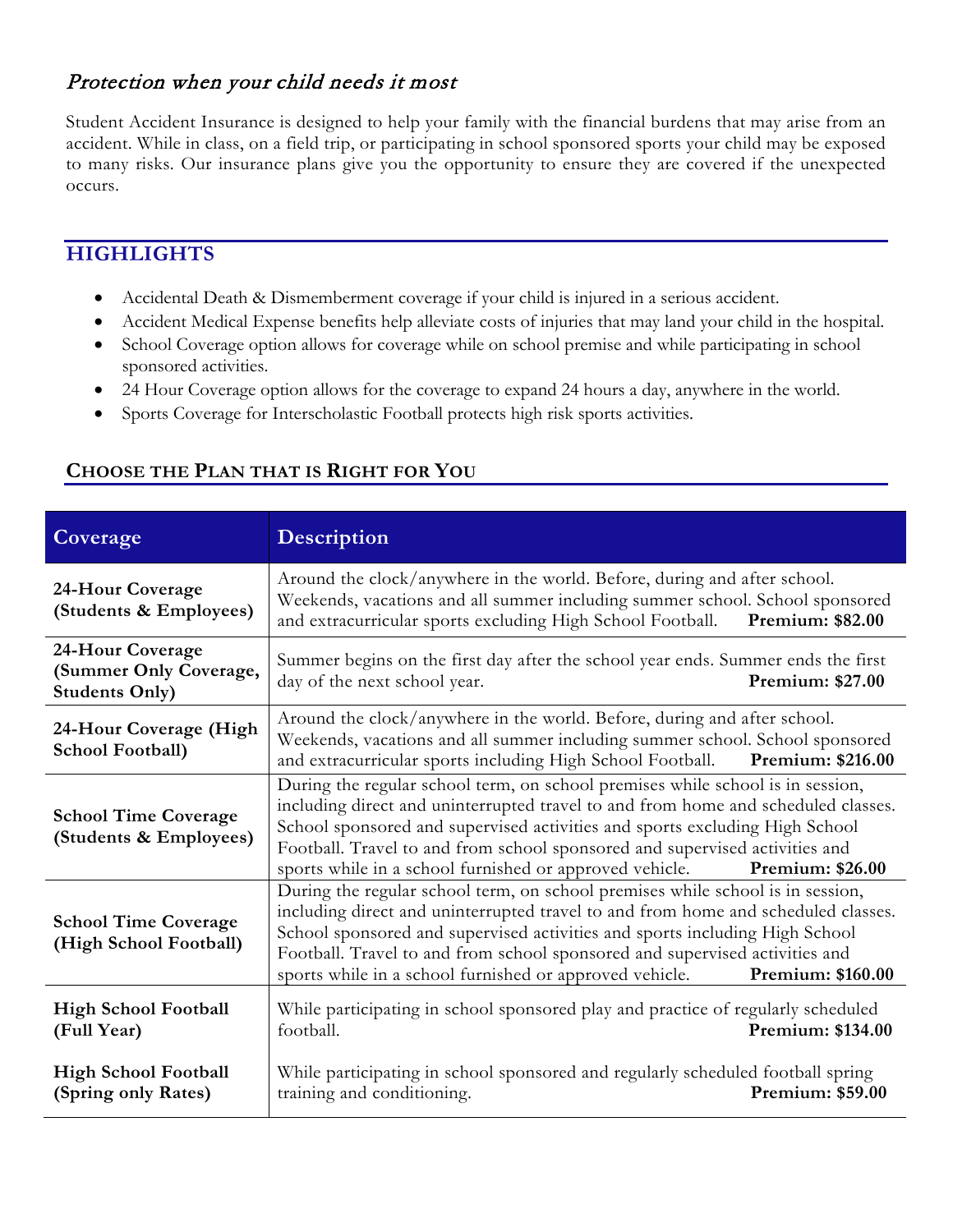## **BENEFITS**

#### **ACCIDENTAL DEATH & DISMEMBERMENT BENEFITS**

We will pay the applicable Benefit Amount, if an Accident results in a covered Loss not otherwise excluded. The Accident must result from an insured Hazard and occur while an Insured Person is insured under this policy, while it is in force. The covered Loss must occur within one (1) year after the Accident.

If an Insured Person has multiple Losses as the result of one Accident, then We will pay only the single largest Benefit Amount applicable to the Losses suffered.

#### **Loss of Foot**

Loss of Foot means the complete severance of a foot through or above the ankle joint. We will consider such severance a Loss of Foot even if the foot is later reattached. If the reattachment fails and amputation becomes necessary, then We will not pay an additional Benefit Amount for such amputation.

#### **Loss of Hand**

Loss of Hand means complete severance, as determined by a Physician, of at least four (4) fingers at or above the metacarpal phalangeal joint on the same hand or at least three (3) fingers and the thumb on the same hand. We will consider such severance a Loss of Hand even if the hand, fingers or thumb are later reattached. If the reattachment fails and amputation becomes necessary, then We will not pay an additional Benefit Amount for such amputation.

#### **Loss of Hearing**

Loss of Hearing means permanent, irrecoverable and total deafness, as determined by a Physician, with an auditory threshold of more than 90 decibels in each ear. The deafness cannot be corrected by any aid or device, as determined by a Physician.

#### **Loss of Life**

Loss of Life means death, including clinical death, as determined by the local governing medical authority where such death occurs within 365 days after an Accident.

#### **Loss of Sight**

Loss of Sight means permanent loss of vision. Remaining vision must be no better than 20/200 using a corrective aid or device, as determined by a Physician.

#### **Loss of Sight of One Eye**

Loss of Sight of One Eye means permanent loss of vision of one eye. Remaining vision in that eye must be no better than 20/200 using a corrective aid or device, as determined by a Physician.

#### **Loss of Speech**

Loss of Speech means the permanent, irrecoverable and total loss of the capability of speech without the aid of mechanical devices, as determined by a Physician.

#### **Loss of Thumb and Index Finger**

Loss of Thumb and Index Finger means complete severance, through the metacarpal phalangeal joints, of the thumb and index finger of the same hand, as determined by a Physician. We will consider such severance a Loss of Thumb and Index Finger even if a thumb, an index finger or both are later reattached. If the reattachment fails and amputation becomes necessary, then We will not pay an additional Benefit Amount for such amputation.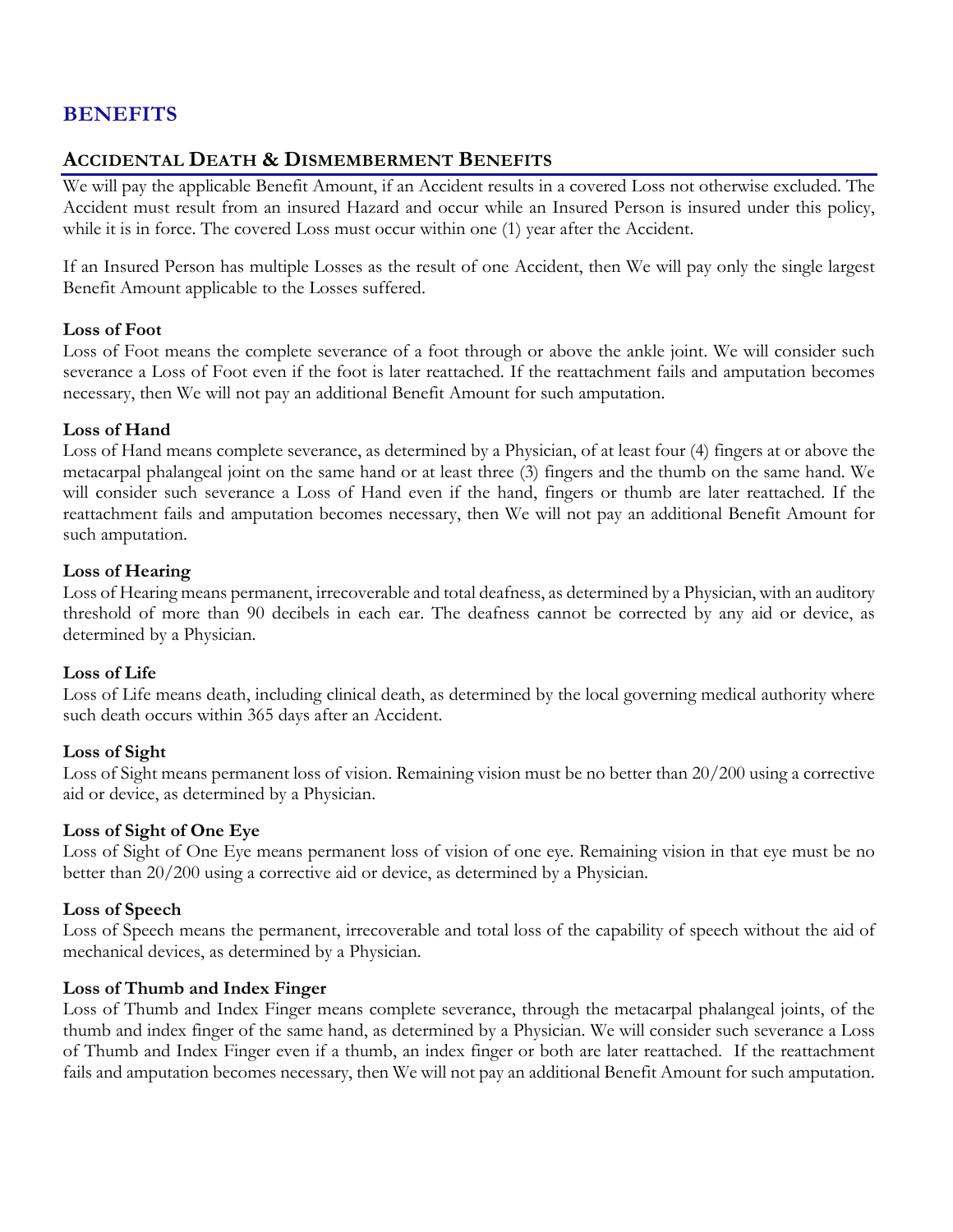#### **ACCIDENTAL DEATH & SPECIFIC LOSS BENEFITS (PRINCIPAL SUM - \$10,000)**

| Loss of Life                                                                                                                                         | 100% of Principal Sum |
|------------------------------------------------------------------------------------------------------------------------------------------------------|-----------------------|
| Loss of Speech and Loss of Hearing                                                                                                                   | 100% of Principal Sum |
| Loss of Speech and one of Loss of Hand, Loss of Foot or<br>Loss of Sight of One Eye                                                                  | 100% of Principal Sum |
| Loss of Hearing and one of Loss of Hand, Loss of Foot or<br>Loss of Sight of One Eye                                                                 | 100% of Principal Sum |
| Loss of Hands (Both), Loss of Feet (Both), Loss of Sight or<br>a combination of any two of Loss of Hand, Loss of Foot or<br>Loss of Sight of One Eye | 100% of Principal Sum |
| Loss of Hand, Loss of Foot or Loss of Sight of One Eye<br>(Any one of each)                                                                          | 75% of Principal Sum  |
| Loss of Speech or Loss of Hearing                                                                                                                    | 50% of Principal Sum  |
| Loss of Thumb and Index Finger of the same hand                                                                                                      | 25% of Principal Sum  |

#### **ACCIDENT MEDICAL EXPENSE BENEFIT**

We will reimburse up to the Maximum Benefit Amount for Accident Medical Expense if Accidental Bodily Injury causes an Insured Person to first incur Medical Expenses for care and treatment of the Accidental Bodily Injury within sixty (60) days after an Accident. The Benefit Amount for Accident Medical Expense is payable only for Medical Expenses incurred within 52 weeks after the date of the Accident causing the Accidental Bodily Injury. The Benefit Amount for Accident Medical Expense is payable in addition to any other applicable Benefit Amounts under this policy.

| <b>MAXIMUM BENEFIT FOR ACCIDENT MEDICAL EXPENSES</b>                                                                                                         |                                                                                                                                                  |  |  |  |
|--------------------------------------------------------------------------------------------------------------------------------------------------------------|--------------------------------------------------------------------------------------------------------------------------------------------------|--|--|--|
| Maximum Benefit & Deductible                                                                                                                                 | \$25,000 Maximum Benefit Amount<br>\$0 deductible<br>Co-insurance is 100% of Reasonable and Customary<br>(R&C) Charges up to the Benefit Maximum |  |  |  |
| <b>COVERED MEDICAL SERVICES</b> (including but not limited to)                                                                                               |                                                                                                                                                  |  |  |  |
| Medical Care and Treatment by a Physician                                                                                                                    | 100% of R&C Charges up to the Maximum Benefit<br>Amount                                                                                          |  |  |  |
| Hospital Room and Board and Hospital Care<br>(inpatient and outpatient)                                                                                      | 100% of R&C Charges up to the Maximum Benefit<br>Amount                                                                                          |  |  |  |
| Drugs and Medicines Required and Prescribed<br>by a Physician                                                                                                | 100% of R&C Charges up to the Maximum Benefit<br>Amount                                                                                          |  |  |  |
| Diagnostic Tests and X-Rays Prescribed by a<br>Physician                                                                                                     | 100% of R&C Charges up to the Maximum Benefit<br>Amount                                                                                          |  |  |  |
| <b>Treatment Performed by a Licensed Medical</b><br>Professional when Prescribed by a Physician, if<br>Hospitalization would have been Otherwise<br>Required | 100% of R&C Charges up to the Maximum Benefit<br>Amount                                                                                          |  |  |  |
| <b>Rental of Durable Medical Equipment</b>                                                                                                                   | 100% of R&C Charges up to the Maximum Benefit<br>Amount                                                                                          |  |  |  |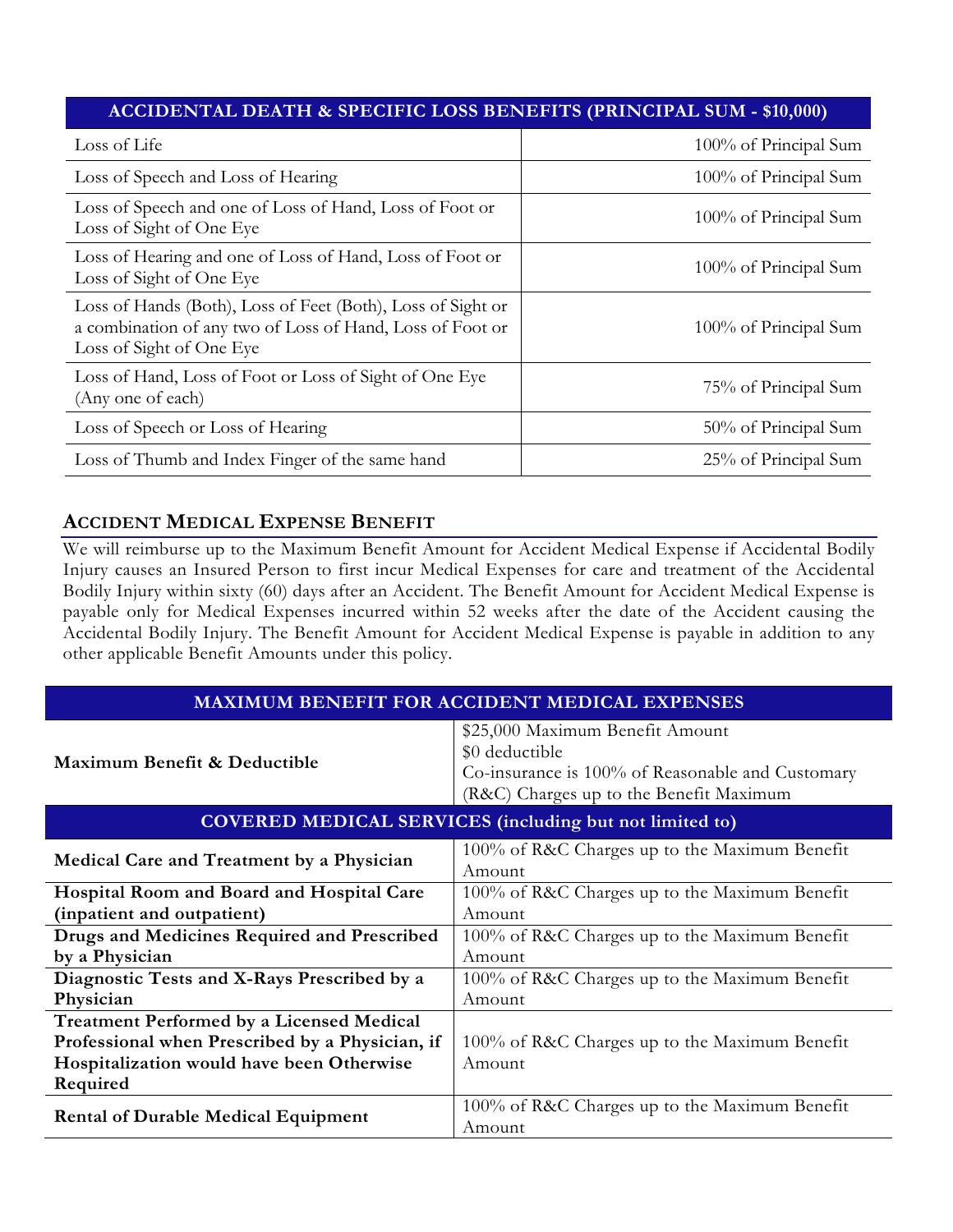| <b>Artificial Limbs and Other Prosthetic Devices</b>                                                   | 100% of R&C Charges up to the Maximum Benefit<br>Amount |
|--------------------------------------------------------------------------------------------------------|---------------------------------------------------------|
| Eyeglasses, Contact Lenses and Other Vision<br>or Hearing Aids                                         | 100% of R&C Charges up to the Maximum Benefit<br>Amount |
| <b>Outpatient Physical Therapy</b>                                                                     | 100% of R&C Charges up to \$220 maximum                 |
| <b>Outpatient Orthopedic Appliance</b>                                                                 | 100% of R&C Charges up to \$140 maximum                 |
| Transportation in an Emergency Trasportation<br>Vehicle from Location of Injury to Nearest<br>Hospital | 100% of R&C Charges up to \$800 maximum                 |
| Dental (from Injury)                                                                                   | 100% of R&C Charges up to \$10,000 maximum              |

## **DEFINITIONS**

#### **ACCIDENT OR ACCIDENTAL**

Accident or Accidental means a sudden, unforeseen, and unexpected event which:

- 1) happens by chance;
- 2) arises from a source external to an Insured Person;
- 3) is independent of illness, disease or other bodily malfunction or medical or surgical treatment thereof;
- 4) occurs while the Insured Person is insured under this policy which is in force; and
- 5) is the direct cause of loss.

#### **ACCIDENTAL BODILY INJURY**

Accidental Bodily Injury means bodily injury, which:

- 1) is Accidental;
- 2) the direct cause of a loss; and
- 3) occurs while an Insured Person is insured under this policy, which is in force.

Accidental Bodily Injury does not include conditions caused by repetitive motion injuries or cumulative trauma not a result of an Accident, including, but not limited to:

- 1) Osgood-Schlatter's Disease;
- 2) bursitis;
- 3) Chondromalacia;
- 4) shin splints;
- 5) stress fractures;
- 6) tendinitis; and
- 7) Carpal Tunnel Syndrome.

#### **MEDICAL EXPENSE**

Medical Expense means the Reasonable and Customary Charges for Medical Services for the care and treatment of Accidental Bodily Injuries sustained in an Accident.

#### **MEDICALLY NECESSARY**

Medically Necessary means a medical or dental service, supply or course of treatment which:

- 1) is ordered or prescribed by a Physician;
- 2) is appropriate and consistent with the patient's diagnosis;
- 3) is in accord with current accepted medical or dental practice; and
- 4) could not be eliminated without adversely affecting the patient's condition.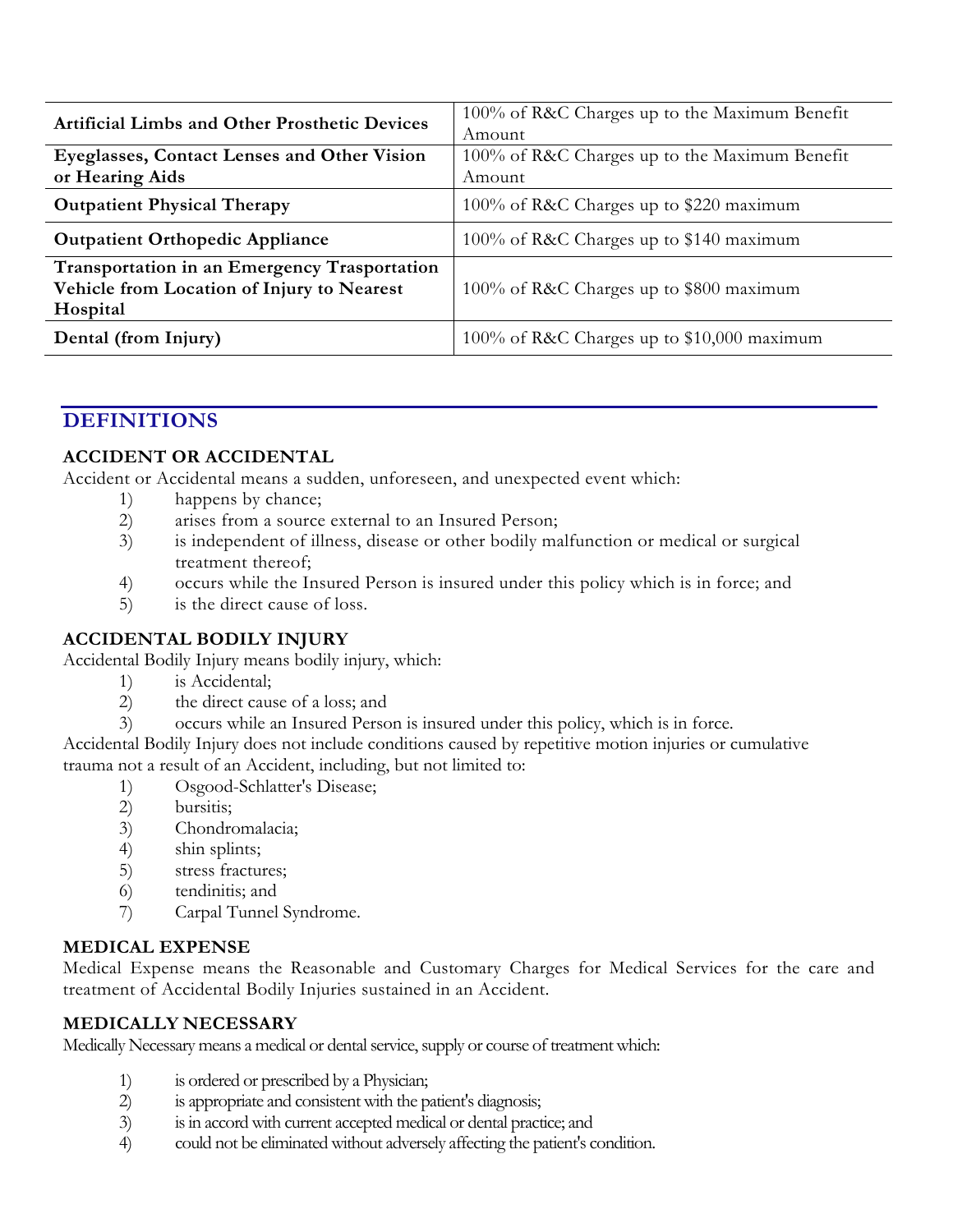#### **REASONABLE AND CUSTOMARY CHARGE**

Reasonable and Customary Charge means the lesser of:

- 1) the usual charge made by Physicians or other health care providers for a given service or supply; or
- 2) the charge We reasonably determine to be the prevailing charge made by Physicians or other health care providers for a given service or supply in the geographical area where it is furnished

## **IMPORTANT FACTS**

- 1) The accident policy on file with the school is a non-renewable, one- year term policy.
- 2) **EFFECTIVE DATE OF COVERAGE**: Insurance is effective on the latest ofthe following dates:
	- the Policy Effective Date;
	- the date the Insured Person is first eligible;
	- the date We receive the completed enrollment form; or
	- the date the required premium is paid.
- 3) **EVIDENCE OF COVERAGE**: Verification of online payment and a copy of this brochure is your evidence of coverage under the School SponsoredAccident Policy.
- 4) **STUDENT TRANSFER:** Coverage under the Policy continues in force anywhere in the world if the Covered Person should relocate prior to theexpiration of coverage.
- 5) **CANCELLATION:** Coverage under the Policy will not be cancelled, and accordingly, premiums may not be refunded after acceptance by the Company. However, a pro-rata refund of premium shall be made in theevent a Covered Person enters the Military Service.
- 6) **LATE ENROLLMENT:** There is no premium reduction for any individualwho enrolls late in the year.

## **PAYMENT CLAUSES & EXCLUSIONS**

The Benefit Amount for covered Loss of Life will be paid to the beneficiary designated by an Insured Person. Any Benefit Amount payable due to the Loss of Life of a Dependent Child will be paid to the Primary Insured Person, absent any beneficiary designation by the Dependent Child.

If an Insured Person has not chosen a beneficiary or if there is no beneficiary alive when the Insured Person dies, then We will pay the Benefit Amount for Loss of Life to the first surviving party in the following order:

- 1) the Insured Person's Spouse;
- 2) in equal shares to the Insured Person's surviving children;
- 3) in equal shares to the Insured Person's surviving parents;
- 4) in equal shares to the Insured Person's surviving brothers and sisters;
- 5) the Insured Person's estate.

All other Benefit Amounts are paid to the Insured Person, unless otherwise directed by an Insured Person or an Insured Person's designee, or unless otherwise noted in this policy.

If any beneficiary has not reached the legal age of majority, then We will pay such beneficiary's legal guardian.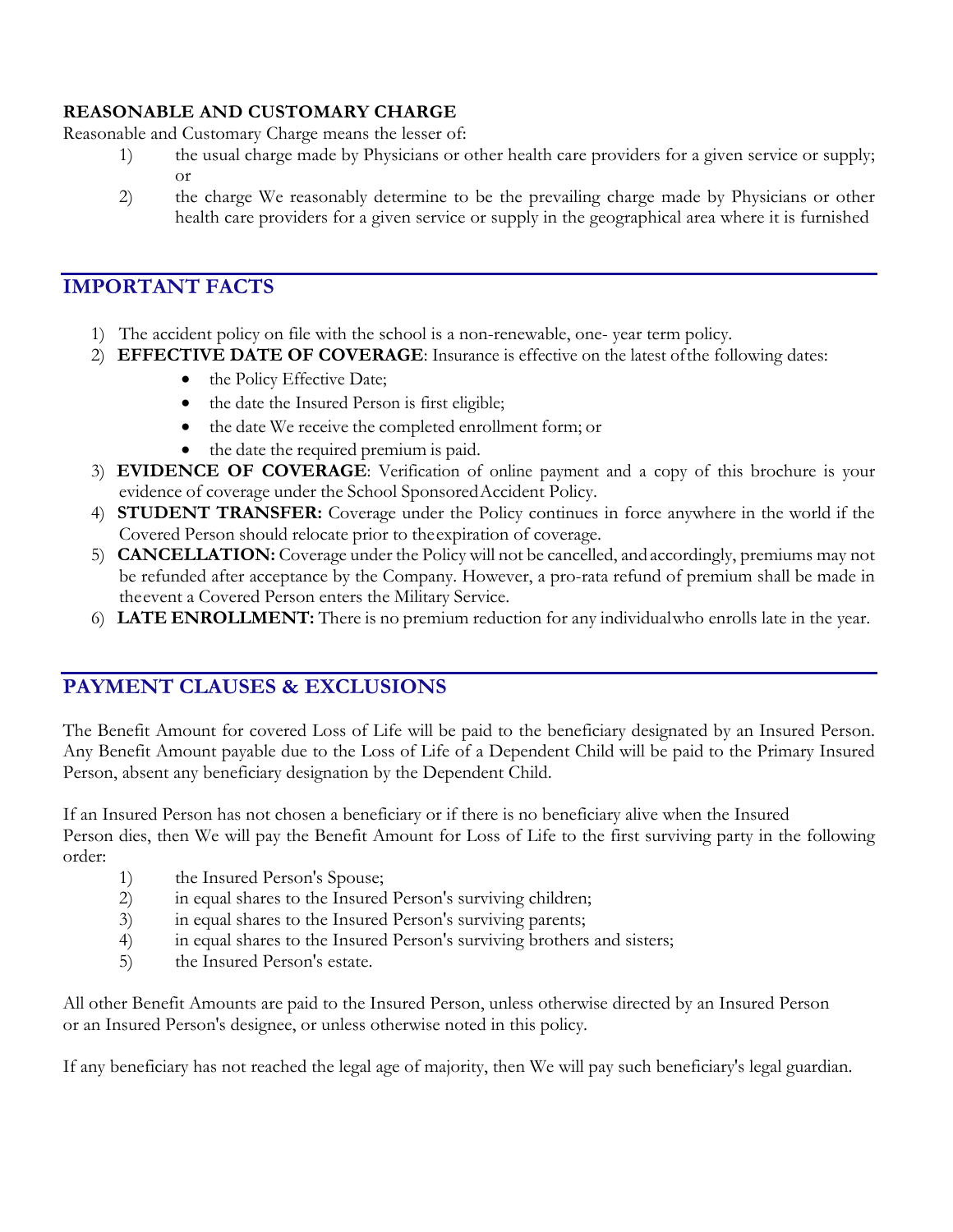The Benefit Amount for Accident Medical Expense is payable on an excess basis. The Reasonable and Customary Charge for a covered Medical Expense will be reduced by amounts paid or payable by other insurance. In no event will payment exceed the Maximum Benefit Amount.

## **PLAN EXCLUSIONS**

This insurance does not apply to any Accident, Accidental Bodily Injury or Loss caused by or resulting from, directly or indirectly:

- an Insured Person being in, entering, or exiting any aircraft:
	- 1) owned, leased or operated by the Policyholder or on the Policyholder's behalf; or
	- 2) operated by an employee of the Policyholder on the Policyholder's behalf.
- an Insured Person riding as a passenger in, entering, or exiting any aircraft while acting or training as a pilot or crew member. This exclusion does not apply to passengers who temporarily perform pilot or crew functions in a life-threatening emergency.
- an Insured Person's emotional trauma, mental or physical illness, disease, pregnancy, childbirth or miscarriage, bacterial or viral infection, bodily malfunctions or medical or surgical treatment thereof. This exclusion does not apply to an Insured Person's bacterial infection caused by an Accident or by Accidental consumption of a substance contaminated by bacteria.
- any occurrence while an Insured Person is incarcerated after conviction.
- an Insured Person being intoxicated, at the time of an Accident. Intoxication is defined by the laws of the jurisdiction where such Accident occurs.
- an Insured Person being under the influence of any narcotic or other controlled substance at the time of an Accident. This exclusion does not apply if any narcotic or other controlled substance is taken and used as prescribed by a Physician.
- an Insured Person participating in military action while in active military service with the armed forces of any country or established international authority. However, this exclusion does not apply to the first sixty (60) consecutive days of active military service with the armed forces of any country or established international authority.
- an Insured Person's suicide, attempted suicide or intentionally self-inflicted injury.
- a declared or undeclared War.

The Benefit Amount for Accident Medical Expense does not apply to charges and services:

- 1) for which an Insured Person has no obligation to pay;
- 2) for any injury where worker's compensation benefits or occupational injury benefits are payable;
- 3) for treatment that is educational, experimental or investigational in nature or that does not constitute accepted medical practice;
- 4) for treatment by a person employed or retained by the Policyholder;
- 5) for treatment involving conditions caused by repetitive motion injuries, or cumulative trauma and not as the result of an Accidental Bodily Injury.

This insurance applies only to Medically Necessary charges and services.